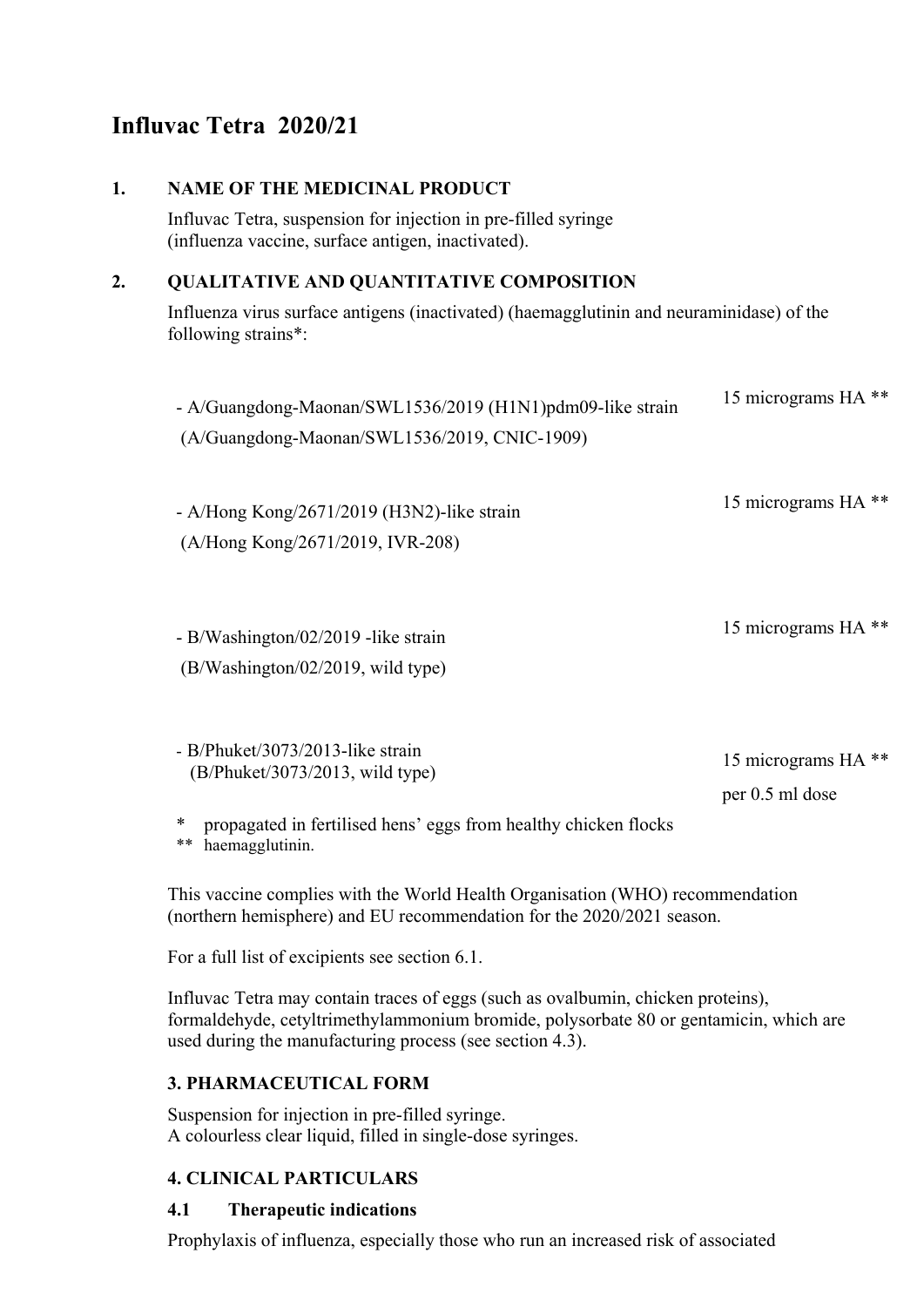complications.

Influvac Tetra is indicated in adults (18 years of age and older). The use of Influvac Tetra should be based on official recommendations

## **4.2 Posology and method of administration**

Posology Adults: 0.5 ml.

#### Paediatric population

Children and adolescents: the safety and efficacy of Influvac Tetra in children and adolescents below 18 years of age have not been established.

#### Method of Administration

Immunisation should be carried out by intramuscular or deep subcutaneous injection.

Precautions to be taken before handling or administrating the medicinal product:

For instructions for preparation of the medicinal product before administration, see section 6.6.

## **4.3 Contraindications**

Hypersensitivity to the active substances, to any of the excipients listed in section 6.1 or to any component that may be present as traces such as eggs (ovalbumin, chicken proteins), formaldehyde, cetyltrimethylammonium bromide, polysorbate 80 or gentamicin.

Immunisation shall be postponed in patients with febrile illness or acute infection.

#### **4.4. Special warnings and precautions for use**

As with all injectable vaccines, appropriate medical treatment and supervision should always be readily available in case of an anaphylactic event following the administration of the vaccine.

Influvac Tetra should under no circumstances be administered intravascularly.

As with other vaccines administered intramuscularly, Influvac Tetra should be given with caution to individuals with thrombocytopenia or any coagulation disorder since bleeding may occur following an intramuscular administration to these subjects.

Anxiety-related reactions, including vasovagal reactions (syncope), hyperventilation or stress-related reactions can occur following, or even before, any vaccination as a psychogenic response to the needle injection. This can be accompanied by several neurological signs such as transient visual disturbance, paraesthesia and tonic-clonic limb movements during recovery. It is important that procedures are in place to avoid injury from faints.

Influvac Tetra is not effective against all possible strains of influenza virus. Influvac Tetra is intended to provide protection against those strains of virus from which the vaccine is prepared and to closely related strains.

As with any vaccine, a protective response may not be elicited in all vaccines.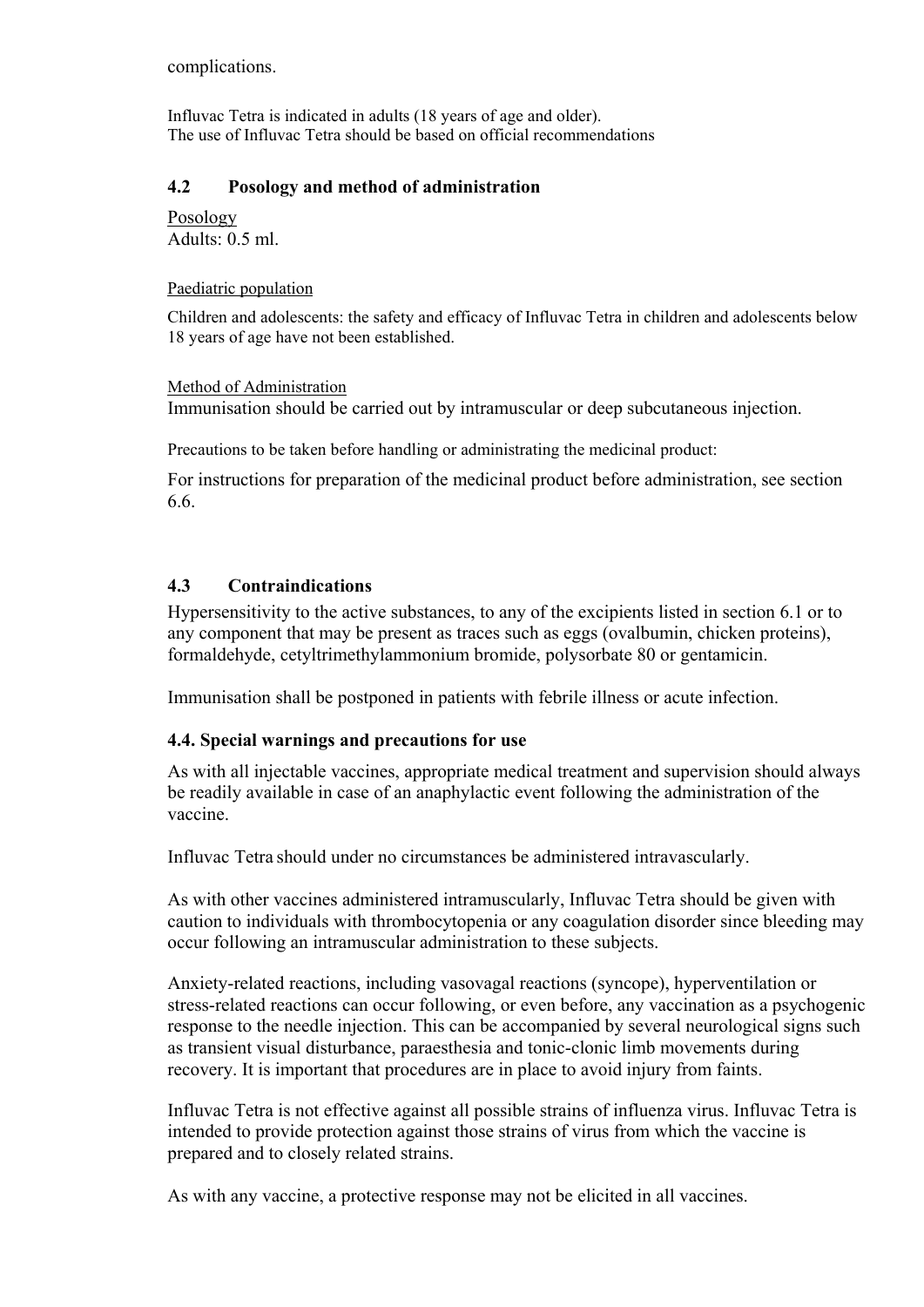Antibody response in patients with endogenous or iatrogenic immunosuppression may be insufficient.

Interference with serological testing: see section 4.5.

This medicine contains less than 1 mmol sodium (23 mg) per dose, i.e. essentially 'sodiumfree'.

This medicine contains potassium, less than 1 mmol (39 mg) per dose, i.e. essentially 'potassium-free'.

## **4.5 Interaction with other medicinal products and other forms of interaction**

No interaction studies have been performed. If Influvac Tetra is given at the same time as other vaccines, immunisation should be carried out on separate limbs. It should be noted that the adverse reactions may be intensified.

The immunological response may be diminished if the patient is undergoing immunosuppressant treatment.

Following influenza vaccination, false positive results in serology tests using the ELISA method to detect antibodies against HIV1, Hepatitis C and especially HTLV1 have been observed. The Western Blot technique disproves the false-positive ELISA test results. The transient false-positive reactions could be due to the IgM response by the vaccine.

## **4.6 Fertility, pregnancy and lactation**

#### Pregnancy

Inactivated influenza vaccines can be used in all stages of pregnancy. Larger datasets on safety are available for the second and third trimester, compared with the first trimester; however, data from worldwide use of influenza vaccine do not indicate any adverse foetal and maternal outcomes attributable to the vaccine.

#### Breast-feeding

Influvac Tetra may be used during breast-feeding.

#### Fertility No fertility data are available.

## **4.7 Effects on ability to drive and use machines**

Influvac Tetra has no or negligible influence on the ability to drive and use machines.

## **4.8 Undesirable effects**

## *a. Summary of the safety profile*

Safety data regarding the use of Influvac Tetra are based on a clinical study in healthy adults 18 years of age and older: Influvac Tetra was administered to 1535 subjects (768 adults aged 18 - 60 years of age and 767 elderly aged 61 years or older) and trivalent influenza vaccine Influvac to 442 subjects (222 adults aged 18 - 60 years of age and 220 elderly aged 61 years or older).

Similar rates of solicited adverse reactions were observed in recipients of Influvac Tetra and trivalent influenza vaccine Influvac.

The most frequently reported local adverse reaction after vaccination observed in the clinical study for Influvac Tetra was vaccination site pain (16.3%)*.*

The most frequently reported general adverse reactions after vaccination observed in the clinical study for Influvac Tetra were fatigue (11.2%) and headache (10.3%).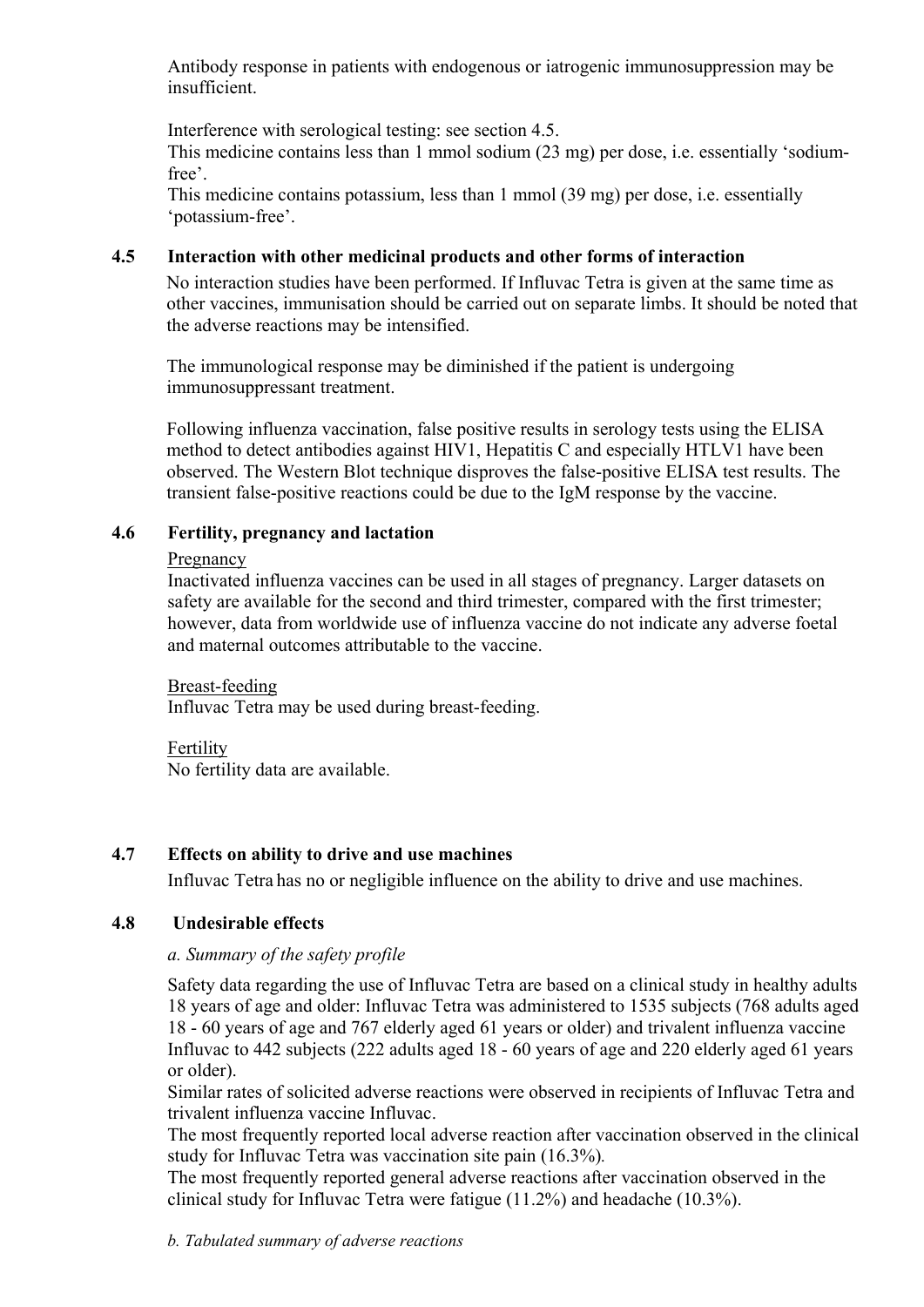The following undesirable effects are considered at least possibly related to Influvac Tetra and have either been observed during the clinical trials with Influvac Tetra or are resulting from post-marketing experience with the trivalent influenza vaccine Influvac.

The following frequencies apply:

very common ( $\geq 1/10$ ); common ( $\geq 1/100$ , <1/10); uncommon ( $\geq 1/1,000$ , <1/100); and not known (adverse reactions from post-marketing experience; cannot be estimated from the available data).

#### **Adults and elderly**

| <b>Adverse Reactions Reported with Influvac Tetra/Influvac</b> |                                    |                                                                                                 |                                              |                                                                                                                                                      |
|----------------------------------------------------------------|------------------------------------|-------------------------------------------------------------------------------------------------|----------------------------------------------|------------------------------------------------------------------------------------------------------------------------------------------------------|
| <b>MedDRA</b> System<br><b>Organ Class</b>                     | Very common<br>$\geq 1/10$         | Common<br>$\geq$ 1/100 to < 1/10                                                                | <b>Uncommon</b><br>$\geq 1/1,000$ to < 1/100 | Not Known <sup>a</sup><br>(cannot be estimated<br>from the available data)                                                                           |
| Blood and lymphatic<br>system                                  |                                    |                                                                                                 |                                              | Transient<br>thrombocytopenia,<br>transient lymphadenopathy                                                                                          |
| Immune system<br>disorders                                     |                                    |                                                                                                 |                                              | Allergic reactions, in rare<br>cases leading to shock,<br>angioedema                                                                                 |
| Nervous system<br>disorders                                    | Headache <sup>b</sup>              |                                                                                                 |                                              | Neuralgia, paraesthesia,<br>febrile convulsions,<br>neurological disorders,<br>such as encephalomyelitis,<br>neuritis and Guillain Barré<br>syndrome |
| Vascular disorders                                             |                                    |                                                                                                 |                                              | Vasculitis associated in<br>very rare cases with<br>transient renal<br>involvement                                                                   |
| Skin and<br>subcutaneous tissue<br>disorders                   |                                    | Sweating                                                                                        |                                              | Generalised skin reactions<br>including pruritus,<br>urticaria or non-specific<br>rash                                                               |
| Musculoskeletal and<br>connective tissue<br>disorders          |                                    | Myalgia,<br>arthralgia                                                                          |                                              |                                                                                                                                                      |
| General disorders<br>and administration<br>site conditions     | Fatigue<br>Local reaction:<br>pain | Malaise, shivering Fever<br>Local reactions:<br>redness, swelling,<br>ecchymosis,<br>induration |                                              |                                                                                                                                                      |

 $\alpha$  Because these reactions are reported voluntarily from a population of uncertain size, it is not possible to reliably estimate their frequency or establish a causal relationship to drug exposure.  $<sup>b</sup>$  In elderly adults ( $\geq 61$  years) reported as common</sup>

## Reporting of suspected adverse reactions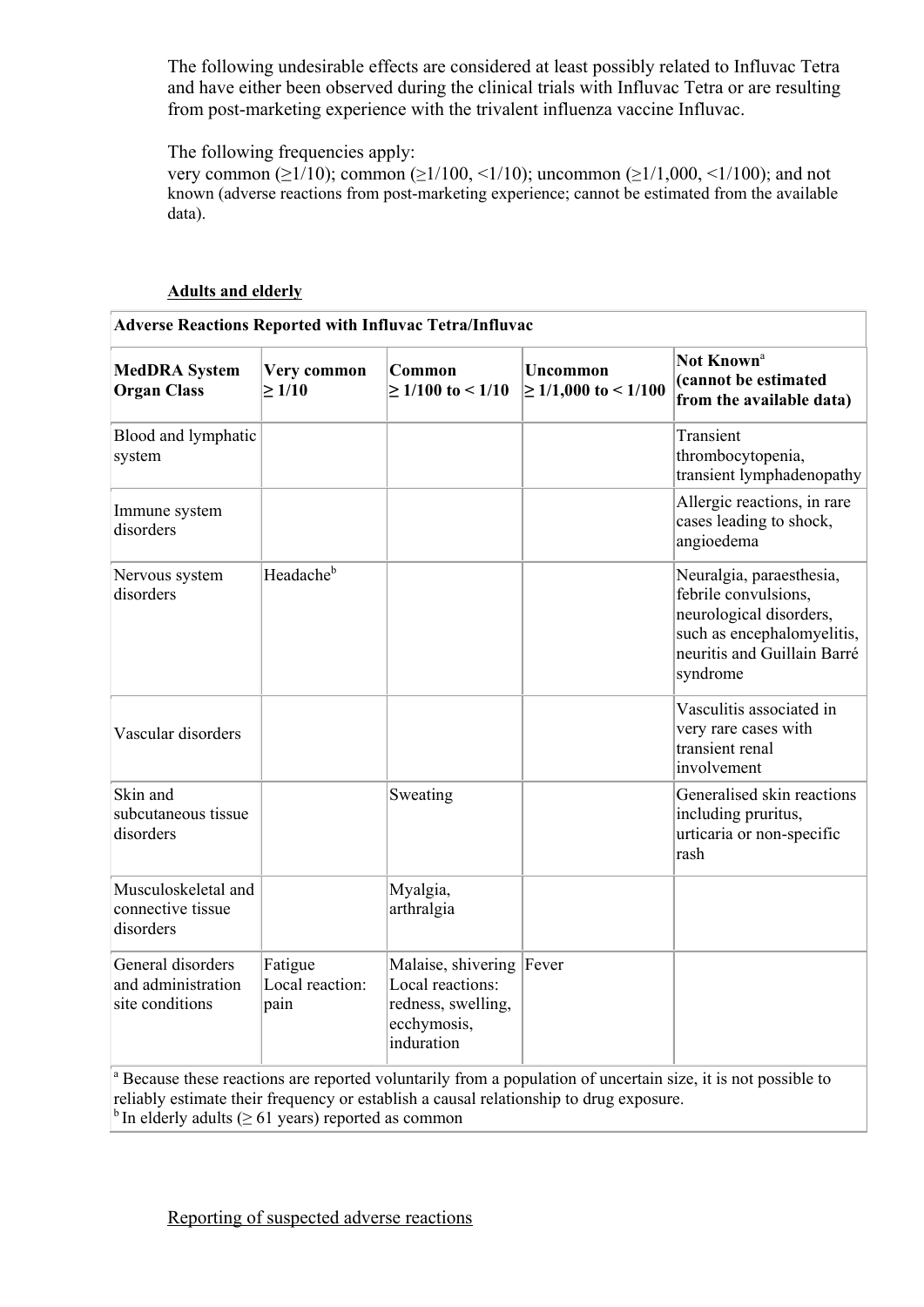Reporting suspected adverse reactions after authorization of the medicinal product is important. It allows continued monitoring of the benefit/risk balance of the medicinal product.

Any suspected adverse events should be reported to the Ministry of Health according to the National Regulation by using an online form

http://sideeffects.health.gov.il

#### **4.9 Overdose**

Overdosage is unlikely to have any untoward effect.

# **5. PHARMACOLOGICAL PROPERTIES**

#### **5.1. Pharmacodynamic properties**

Pharmacotherapeutic group: Influenza vaccine, ATC Code: J07BB02.

Mechanism of action:

Influvac Tetra provides active immunisation against four influenza virus strains: an A/(H1N1) strain, an A/(H3N2) strain, and two B strains (one from each lineage; B/(Victoria) and B/(Yamagata)). Influvac Tetra, manufactured according to the same process as trivalent influenza vaccine Influvac, induces humoral antibodies against the haemagglutinins. These antibodies neutralise influenza viruses.

Specific levels of hemagglutination-inhibition (HI) antibody titer post-vaccination with inactivated influenza virus vaccines have not been correlated with protection from influenza illness but the HI antibody titers have been used as a measure of vaccine activity.

An immune response is generally obtained within 2 to 3 weeks. The duration of postvaccinal immunity to homologous strains or to strains closely related to the vaccine strains varies but is usually 6-12 months.

Pharmacodynamic effects:

Immunogenicity of Influvac Tetra compared to trivalent Influvac:

A clinical study performed in adults 18 years of age and older (INFQ3001) assessed the safety and immunogenicity of Influvac Tetra and its non-inferiority to trivalent influenza vaccine Influvac for HI Geometric mean antibody titer (GMT) at Day 22. In the study the immune response elicited by Influvac Tetra against the three strains in common was non-inferior to trivalent influenza vaccine Influvac. Influvac Tetra elicited a

superior immune response against the additional B strain included in Influvac Tetra compared to trivalent influenza vaccine Influvac.

#### Adults 18 years of age and older:

In clinical study INFQ3001, 1,535 adults of 18 years of age and older received a single dose of Influvac Tetra and 442 subjects received a single dose of trivalent Influvac:

| Adults $18 - 60$ years           | Influvac Tetra                | Influvac <sup>1</sup> |                          |
|----------------------------------|-------------------------------|-----------------------|--------------------------|
| of age                           | $N = 768$                     | $N=112$               | $N=110$                  |
|                                  | GMT (95% confidence interval) |                       |                          |
| A/H1N1                           | 272.2 (248.0, 298.8)          | 304.4 (235.1, 394.1)  | $316.0$ $(245.1, 407.3)$ |
| A/H3N2                           | 442.4 (407.6, 480.2)          | 536.5 (421.7, 682.6)  | 417.0 (323.7, 537.1)     |
| $B$ (Yamagata) <sup>3</sup>      | 162.5 (147.8, 178.7)          | 128.7 (100.3, 165.2)  | (60.7, 109.9)<br>81.7    |
| <b>B</b> (Victoria) <sup>4</sup> | 214.0 (195.5, 234.3)          | (62.6, 115.6)<br>85.1 | 184.7 (139.0, 245.3)     |

Table: Post-vaccination GMT

| <b>Elderly 61</b><br>vears of | etra<br>Influvac | Influvac | Influvac <sup>-</sup> |
|-------------------------------|------------------|----------|-----------------------|
| age and older                 | .<br>$N=$<br>◡-  |          |                       |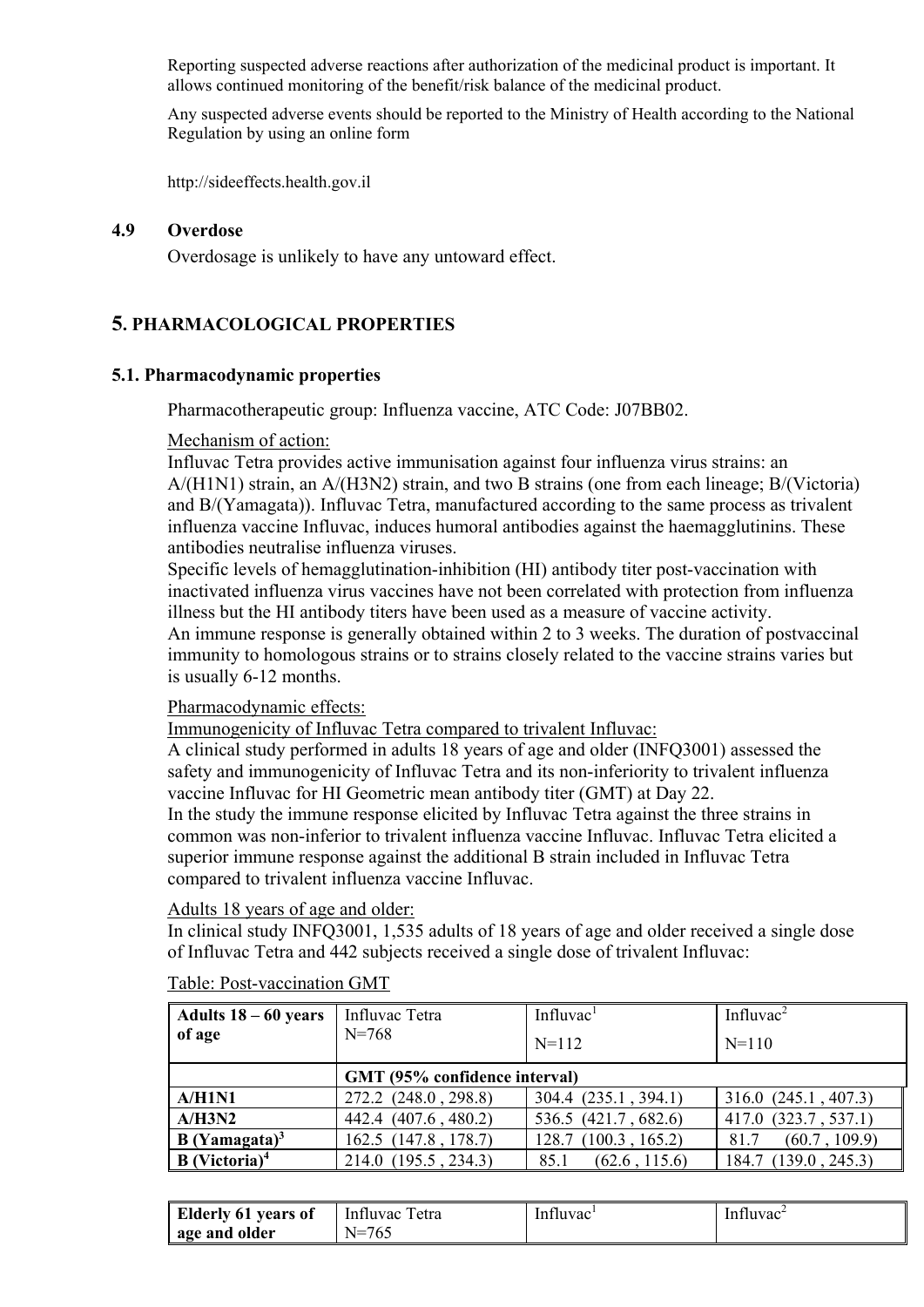|                                  |                               | $N = 108$            | $N=110$                 |
|----------------------------------|-------------------------------|----------------------|-------------------------|
|                                  | GMT (95% confidence interval) |                      |                         |
| A/H1N1                           | 127.2 (114.9, 140.9)          | 142.4 (107.6, 188.3) | 174.2 (135.9, 223.3)    |
| A/H3N2                           | 348.5 (316.8, 383.5)          | 361.5 (278.3, 469.6) | 353.4 (280.7, 445.0)    |
| $B$ (Yamagata) <sup>3</sup>      | 63.7 $(57.7, 70.4)$           | 57.4 (43.6, 75.7)    | $27.3$ $(20.7, 36.0)$   |
| <b>B</b> (Victoria) <sup>4</sup> | (98.1, 122.0)<br>109.4        | (34.6, 66.6)<br>48.0 | $106.6$ $(79.7, 142.8)$ |

N= number of subjects included in efficacy analysis

<sup>1</sup>containing A/H1N1, A/H3N2 and B (Yamagata lineage)

<sup>2</sup>containing A/H1N1, A/H3N2 and B (Victoria lineage)

<sup>3</sup>recommended B strain by WHO for the season 2014-2015 NH for trivalent vaccines

<sup>4</sup>additional recommended B strain by WHO for season 2014-2015 NH for quadrivalent vaccines

## **5.2 Pharmacokinetic properties**

Not applicable.

#### **5.3 Preclinical safety data**

Non-clinical data revealed no special hazard for humans based on conventional studies of repeat dose and local toxicity, reproductive and developmental toxicity and safety pharmacology studies.

# **6. PHARMACEUTICAL PARTICULARS**

#### **6.1 List of excipients**

Sodium chloride , disodium phosphate dihydrate, Potassium chloride, potassium dihydrogen phosphate, calcium chloride dihydrate, magnesium chloride hexahydrate and water for injections.

#### **6.2 Incompatibilities**

In the absence of compatibility studies, this medicinal product must not be mixed with other medicinal products.

#### **6.3 Shelf-life**

.

The expiry date of the product is indicated on the packaging materials.

#### **6.4 Special precautions for storage**

Store in a refrigerator **(**2°C - 8°C**)**. Do not freeze. Store in the original package in order to protect from light.

## **6.5 Nature and contents of container**

0.5 ml suspension for injection in prefilled syringe with or without needle (glass, type I), pack of 1 or 10. *Not all pack sizes may be marketed.*

## **6.6 Special precautions for disposal**

The vaccine should be allowed to reach room temperature before use. Shake before use. Inspect visually prior to administration.